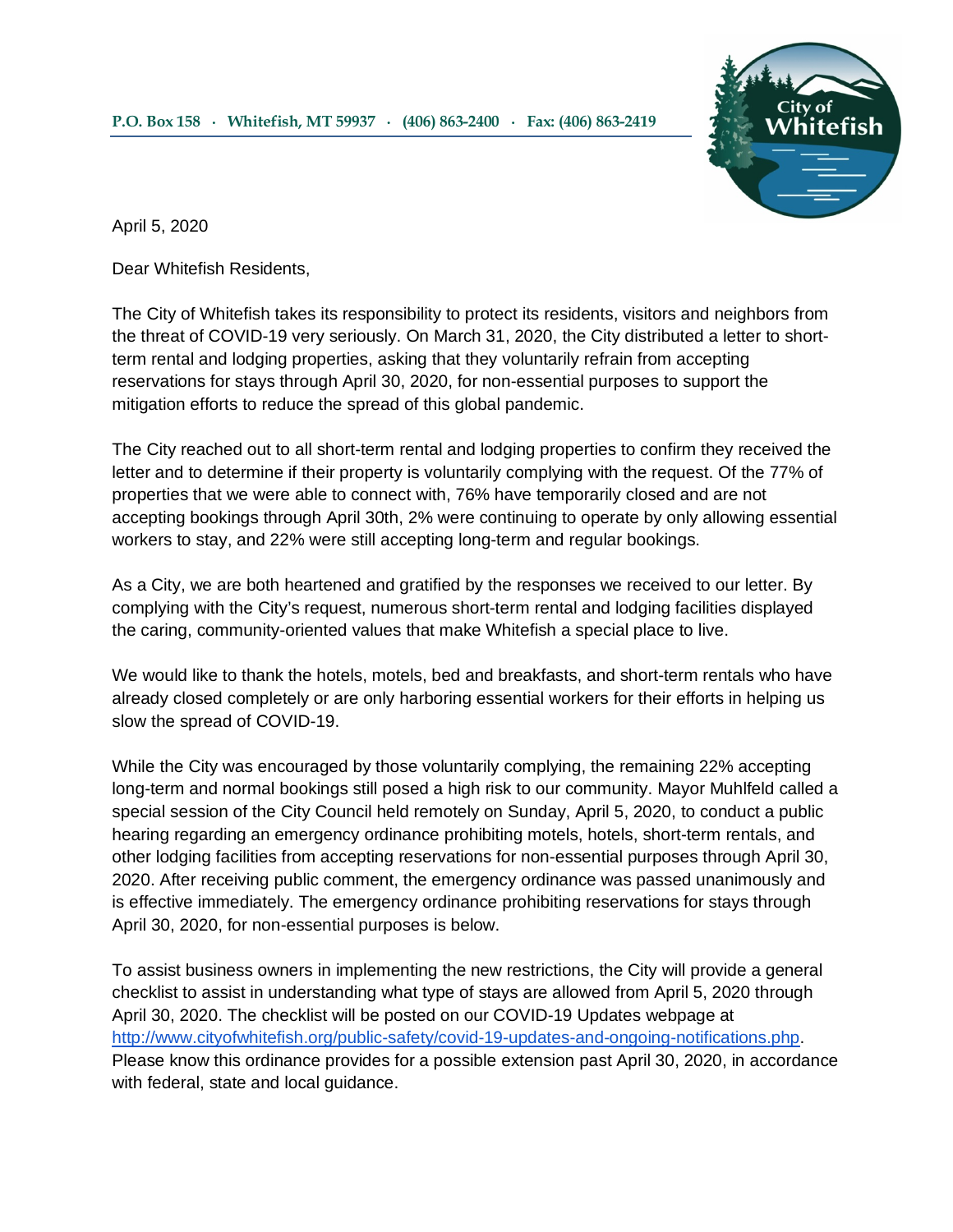As we continue to navigate COVID-19 together, the City urges all residents to stay at home, use best practices, follow all directives, and take good care.

Sincerely,

Dana Snuth

Dana Smith City Manager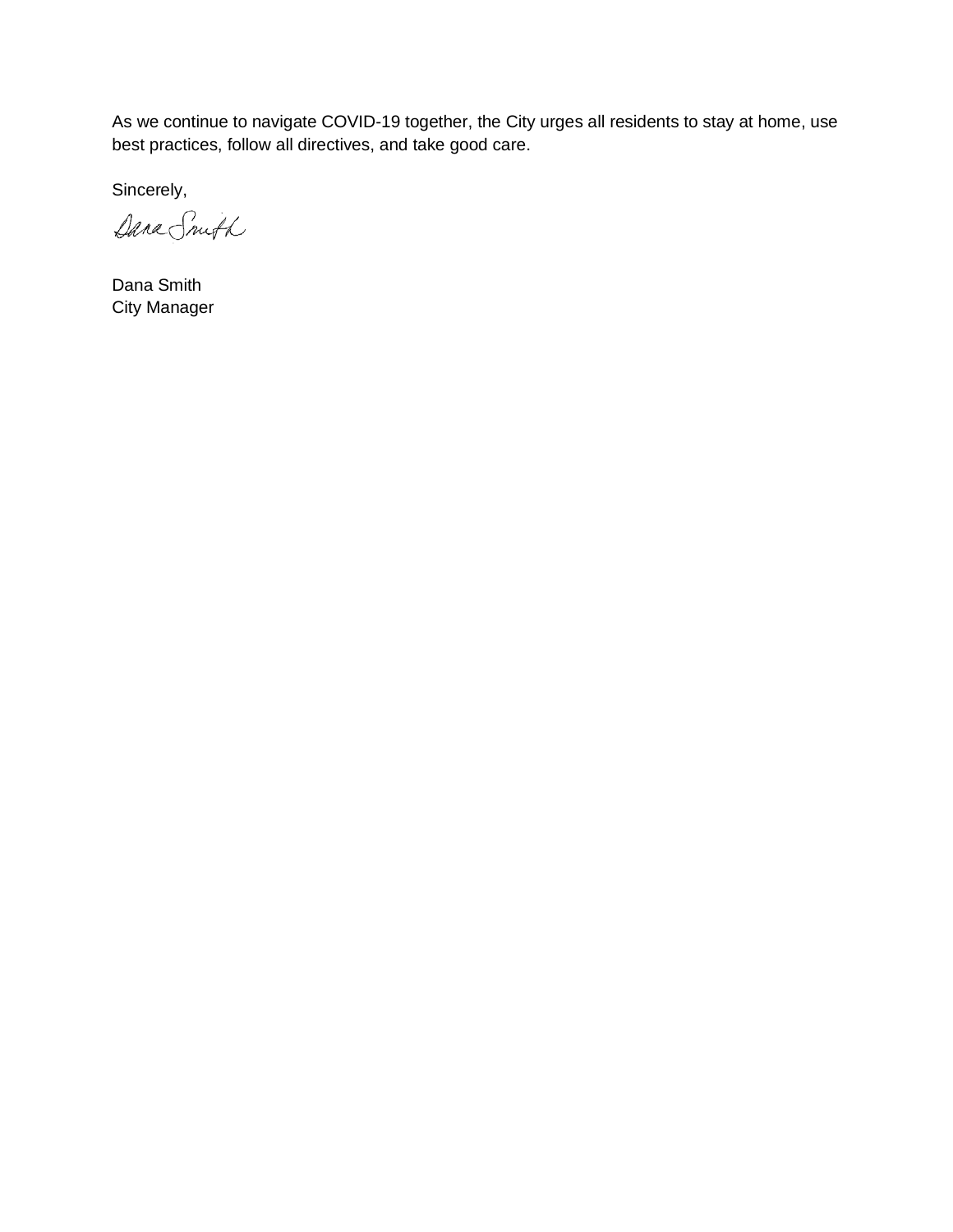## EMERGENCY ORDINANCE NO. 20-05

## An Emergency Ordinance of the City Council of the City of Whitefish, Montana, prohibiting motels, hotels, short term rentals, and all other lodging facilities from accepting reservations for non-essential purposes through April 30, 2020 and waiving a second reading.

WHEREAS, on March 11, 2020, the World Health Organization declared a global pandemic due to the spread of Novel Coronavirus "COVID-19;" and

WHEREAS, on March 12, 2020, Governor Steve Bullock declared a state of emergency related to COVID-19; and

WHEREAS, on March 13, 2020, President Donald Trump declared a national emergency related to COVID-19; and

WHEREAS, on March 16, 2020, the City of Whitefish adopted emergency Ordinance No. 20-04, enacting measures to reduce the spread of COVID-19 and waiving a second reading; and

WHEREAS, on March 18, 2020, the Flathead County Board of Commissioners declared a state of emergency related to COVID-19; and

WHEREAS, on March 19, 2020, Mayor John Muhlfeld declared a state of emergency related to COVID-19; and

WHEREAS, on March 27, 2020, Governor Steve Bullock issued a "stay at home" directive effective at 12:01 a.m. on March 28 through April 10, 2020; and

WHEREAS, on March 30, 2020, President Donald Trump extended social distancing guidelines to April 30, 2020; and

WHEREAS, on March 30, 2020, Governor Bullock issued a directive requiring that individuals traveling to Montana from another state or country self-quarantine for 14 days; and

WHEREAS, as of March 31, 2020, there have been 823,479 reported cases of COVID-19 globally and 175,067 reported cases of COVID-19 in the United States; and

WHEREAS, there has been a recent trend of individuals leaving areas with high concentrations of COVID-19 to "shelter in place" in hotels, motels, short term rentals, and other lodging facilities in small mountain communities such as the City; and

WHEREAS, the individuals traveling to the City to "shelter in place" for non-essential purposes present a health risk for the public; and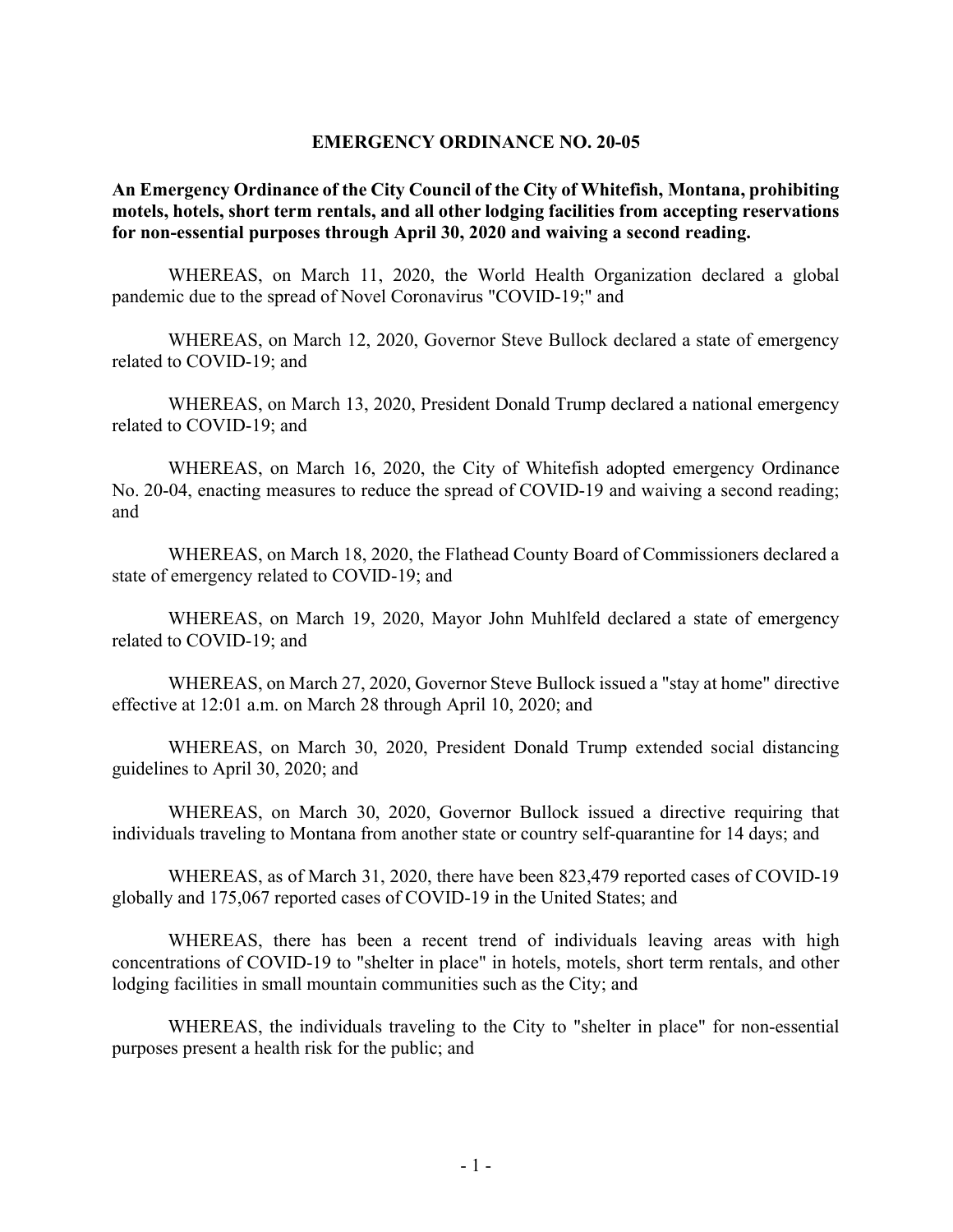WHEREAS, protecting the public's health is a valid objective for the exercise of the City's police power; and

WHEREAS, § 7-5-104, MCA, authorizes the City Council to waive the second reading of an ordinance passed in response to an emergency and provides such ordinance is effective upon passage; and

WHEREAS, an emergency ordinance requires a two-thirds vote of the whole City Council for passage and remains effective for no more than 90 days; and

WHEREAS, §§ 2-3-103 through 2-3-111, MCA, provide that public agencies must ensure that prior to a final agency decision being taken that is of significant interest to the public, adequate notice is given and the public is allowed a reasonable opportunity to participate; and

WHEREAS, § 2-3-112, MCA, provides §§ 2-3-103 through 2-3-111, MCA, do not apply to an agency decision that must be made to address an emergency situation affecting the public health, welfare, or safety; and

WHEREAS, COVID-19, and its possible spread through infected individuals "sheltering in place" in motels, hotels, short term rentals, and other lodging facilities located within the City constitutes an emergency situation affecting the public health, safety and general welfare; and

WHEREAS, prohibiting motels, hotels, short term rentals, and other lodging facilities from accepting reservations for non-essential purposes through April 30, 2020, is in the best interests of the City.

NOW, THEREFORE, BE IT ORDAINED by the City Council of the City of Whitefish, Montana, as follows:

Section 1: All of the recitals set forth above are hereby adopted as Findings of Fact.

Section 2: All motels, hotels, short term rentals, and other lodging facilities are prohibited from accepting reservations and walk-ins for non-essential purposes during the COVID-19 emergency for dates of service from the effective date of the Emergency Ordinance through April 30, 2020. All existing reservations for non-essential purposes through April 30, 2020, must be cancelled.

Section 3: All motels, hotels, short term rentals, and other lodging facilities may accept reservations for essential purposes including government, health care, law enforcement, domestic violence victims, personnel responding to the COVID-19 emergency, essential workers as defined by federal and state guidance, family members of those seeking medical treatment, and those individuals that have a medical recommendation to quarantine outside their home.

Section 4: The City Manager is authorized to extend the April 30, 2020, deadline in accordance with federal, state and local guidance.